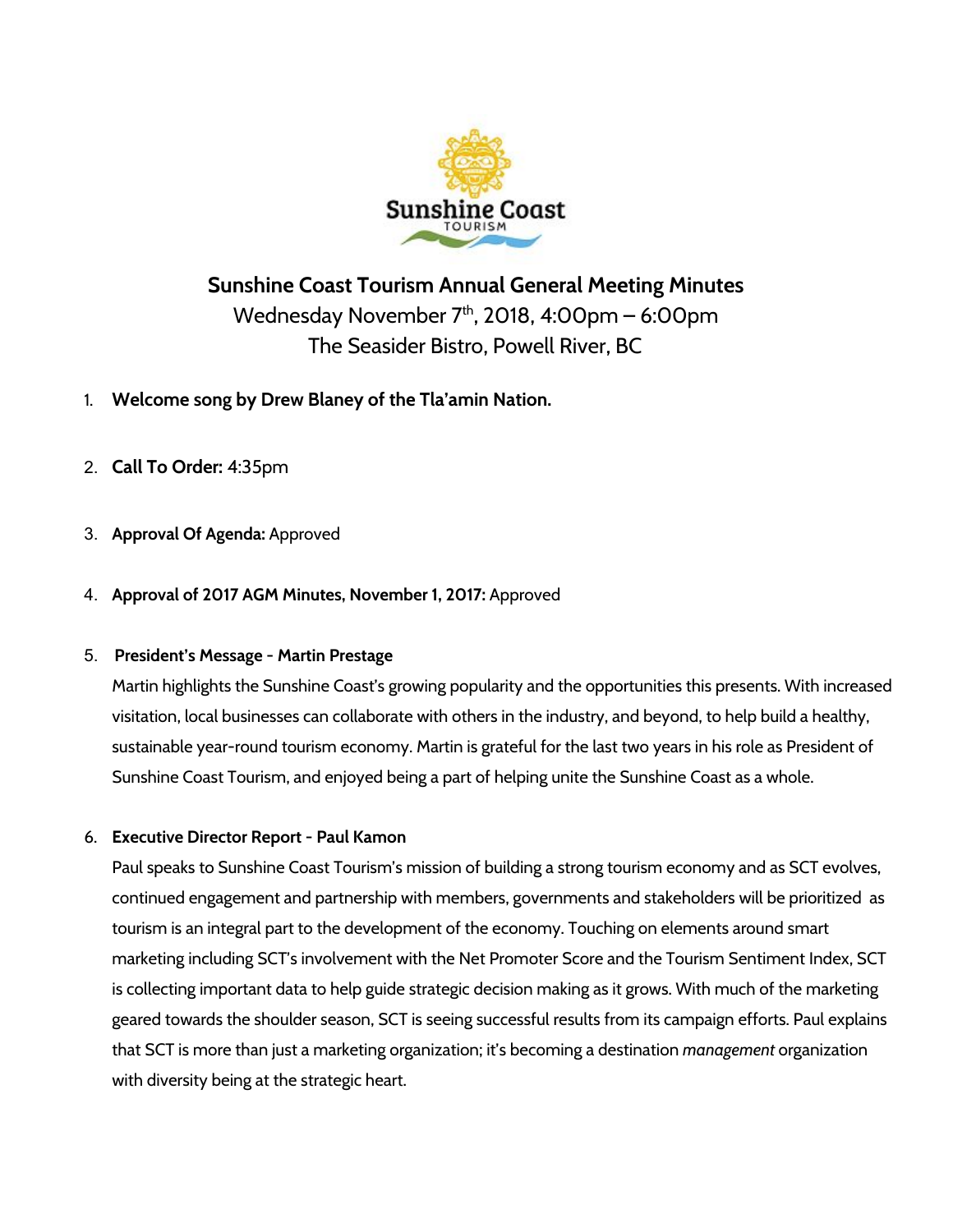#### 7. **Marketing and Media Relations Report - Annie Schroeder**

Annie discusses the importance of unifying the Coast and showcasing the stories the communities have to tell. She presents a video that covers the years' marketing initiatives highlighting SCT's exponential growth on a digital front via SCT's website and social media channels, robust media relations efforts from hosting to support requests and new sector collaboration and sponsorship with Fishing BC, The BC Farmers' Market Trail, as well as continuing partnerships with the BC Ale Trail, AHOY BC and the Coastal Circle Route ([video](https://youtu.be/cFUFS69n_0E) can be [viewed](https://youtu.be/cFUFS69n_0E) here). Annie speaks to teamwork being at the heart of Sunshine Coast Tourism, not only amongst staff, but with local businesses, industry partners, and visitors. SCT continues to work with platforms such as CrowdRiff and Google My Business to provide members and stakeholders value and build brand equity in the mind of travellers.

- **8. Membership Overview - Lauren Stanton-Nixdorf, Marketing Assistant.** Lauren discussed the benefits of partnering and opportunities with Sunshine Coast Tourism and thanked everyone for participating.
- 9. **Financial Report, Celia Robben:** Celia reported on financials from May **1,** 2017 to April 30, 2018. SCT is in a positive equity position and making conservative estimates with MRDT revenue. The largest spending is on marketing and media, and financials are shown for the BC Ale Trail as SCT is the coordinating DMO, and all the funds for this project flow through SCT's accounts (even though only a small percentage is spent locally).

### 10. **Special Resolution – Proposed Bylaw Amendments**

Martin read through the proposed Bylaw amendments that were distributed to the membership in the weeks prior to the AGM. He explained that the reason for bylaw changes was because the new Societies Act calls for updates to ensure compliance, as well as changes to language about MRDT collections to reflect the provincial legislation that went into effect on October 1, 2018.

- **● MOTION: Jack Barr moved and it was seconded to accept the proposed bylaw changes as presented.**
- **● MOTION CARRIED unanimously.**

# 11. **Elections, Board of Directors - Linda Williams**

**Thank you to the following board members for their service:**

- Jack Barr, Large Accommodation, North
- Martin Prestage, Large Accommodation, South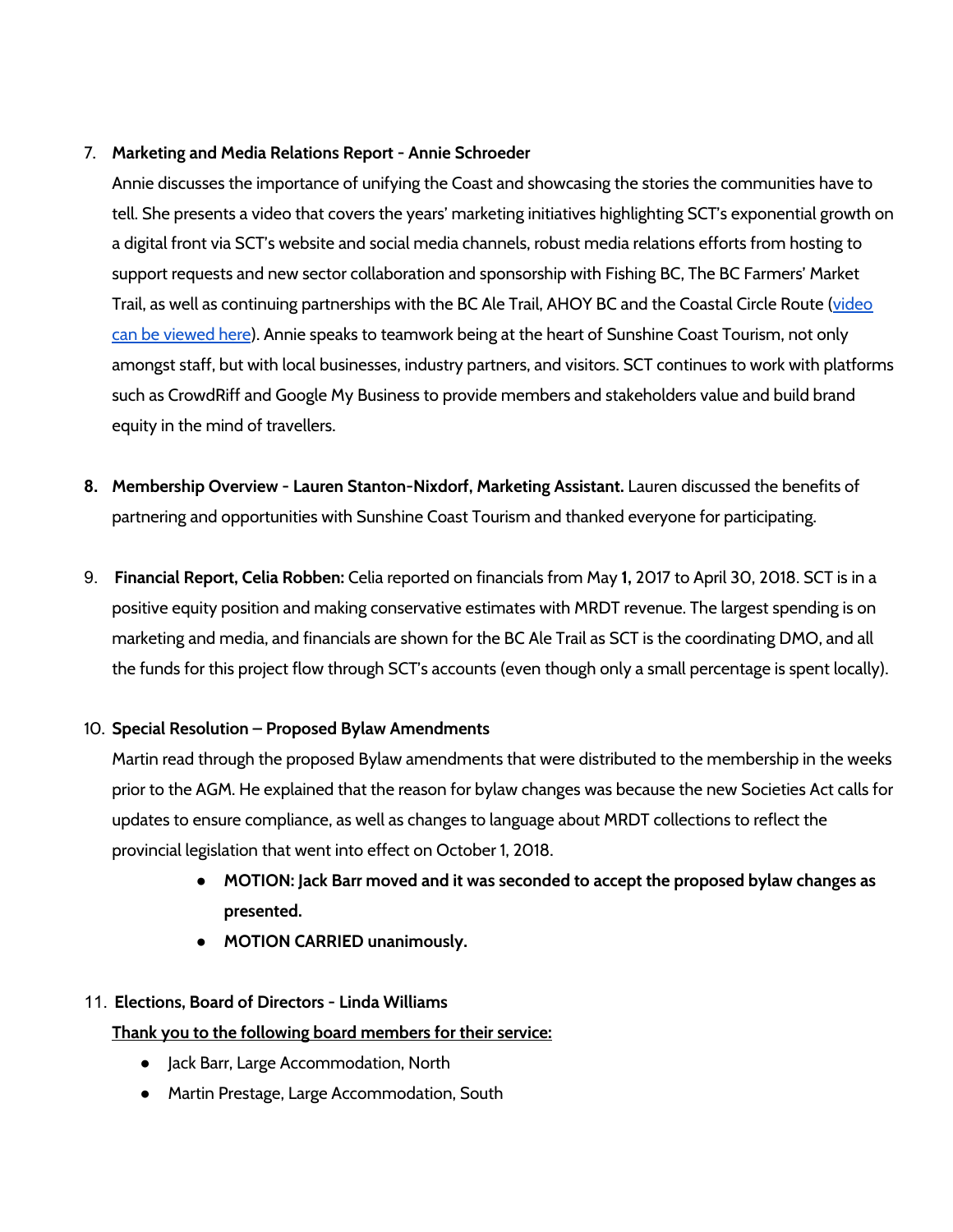- Jamie Mani, Member at Large, South
- Christine Hollmann, Member at Large South
- Celia Robben, Small Accommodation & Campgrounds
- Leah MacNeil, Member at Large, South
- Paul Hansen, Large Accommodation, North
- Marlane Christensen, Large Accommodation, South

### **The following directors are continuing their second year of their two year term:**

- John Hermsen, Footprint Kayak & Hike Explorations Member At Large, North Director
- Linda Williams, Coast Cultural Alliance Arts, Culture, & Heritage Director
- Theressa Logan, Sunshine Coast Air Recreation Director

### **The following individuals have been nominated:**

- Large Accommodation North (2 seats available):
	- Jack Barr, Beach Gardens Resort
	- Dikran Zabunyun, Town Centre Hotel
	- Chris Tait, Homfray Lodge
- Large Accommodation South (2 seats available)
	- Martin Prestage, Up The Creek Backpacker's Lodge
	- Heather Newman, The Pointhouse Suites
- Small Accommodations & Campgrounds (1 seat available)
	- Bob Timms, Texada Vacation Rental
- Member at Large, South (2 seats available)
	- Jamie Mani, Alpha Adventures
	- Chris Greenfield, The 101 Brewhouse & Distillery
- Member at Large, North (1 seat available)
	- Christine Hollmann, Terracentric Coastal Adventures

# After the voting process, the following members were elected to new two year terms of service on the **Board of Directors:**

- Large Accommodation North (2 seats available):
	- Jack Barr, Beach Gardens Resort
	- Chris Tait, Homfray Lodge